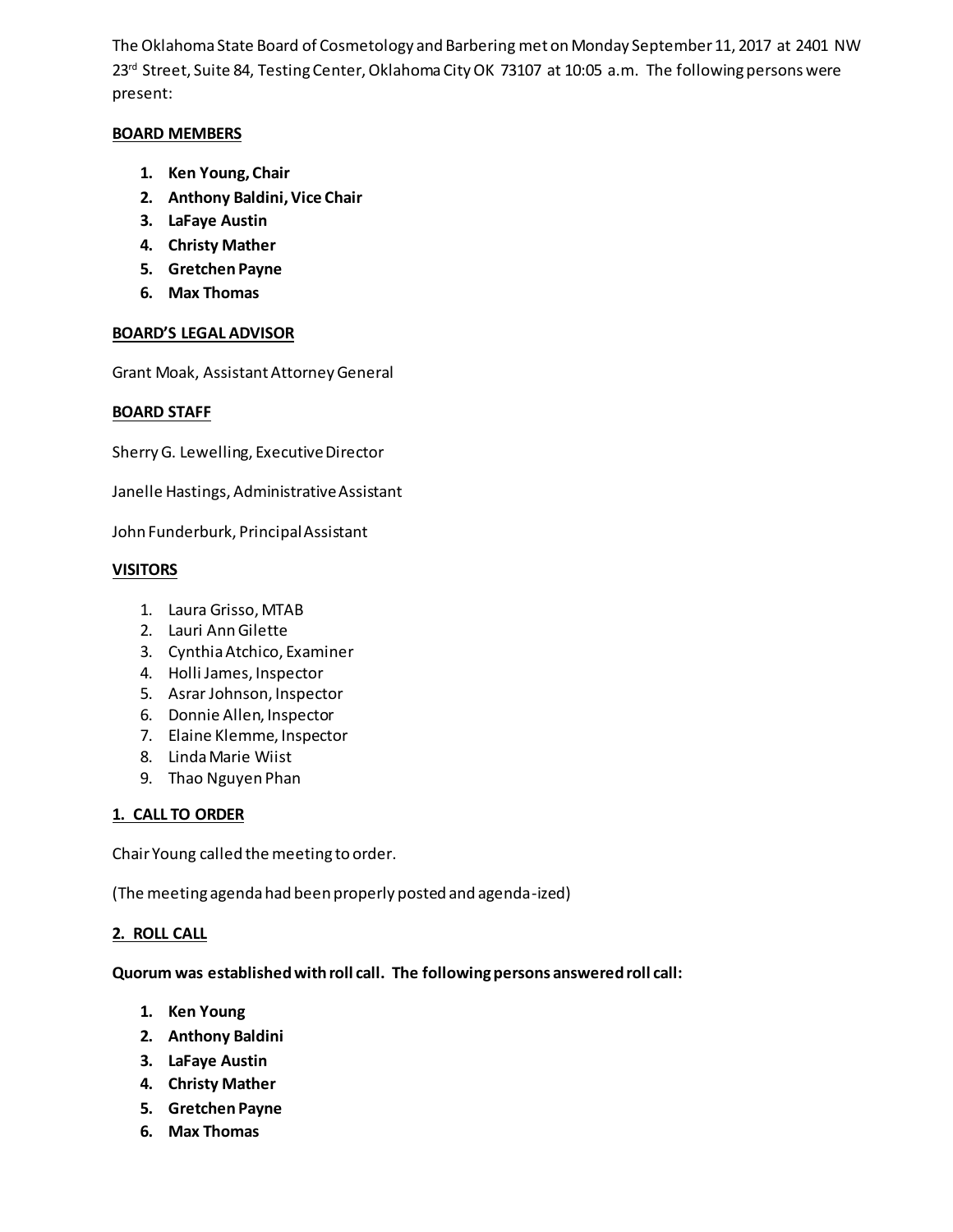3. Public Comment – Opportunity for the Board to Receive Public Comment – Each speaker is limited to three minutes. Comments must be related to items listed on the agenda

No formal requests to speak had been received.

4. Discussion and Possible Action To Approve or Disapprove Budget Report (July 1, 2017 to August 31, 2017) – Latisha Edwards, OMES, Agency Business Services

Ms. Edwards gave a written and verbal report and stated that all departments are operating under budget.

A motion was made by Mr. Thomas and seconded by Mr. Baldini to approve the budget report as presented

B**aldini, yes: Austin, yes: Mather, yes; Payne, yes; Thomas, yes.** 

### **Motion carried.**

5. Discussion and Possible Action To Approve or Disapprove Board Meeting Minutes from

 July 10, 2017 Board Meeting A motion was made by Mr. Baldini and seconded by Ms. Mather to approve the Board meeting minutes of July 10, 2017

Voting:

B**aldini, yes: Austin, yes: Mather, yes; Payne, yes; Thomas, yes.** 

### **Motion carried.**

6. Inspector's Report – Elaine Klemme Mable Bassett Correctional Facility – R.I.S.E School

Ms. Klemme gave a report on the R.I.S.E program (Re-Entry Investment Student Education) at Mabel Basset Correctional Facility in McLoud OK. The R.I.S.E program officially opened on Jun 12, 2017 and currently has 16 active students, is completely funded by generous donations and grants, and provides incarcerated women the opportunity to complete a 1 year, 1500 hour course in Cosmetology. Upon their release from prison these women will have a chance to directly enter the job market and earn a living for themselves and their families. The grand opening generated a lot of interest and was attended by several Senators and Representatives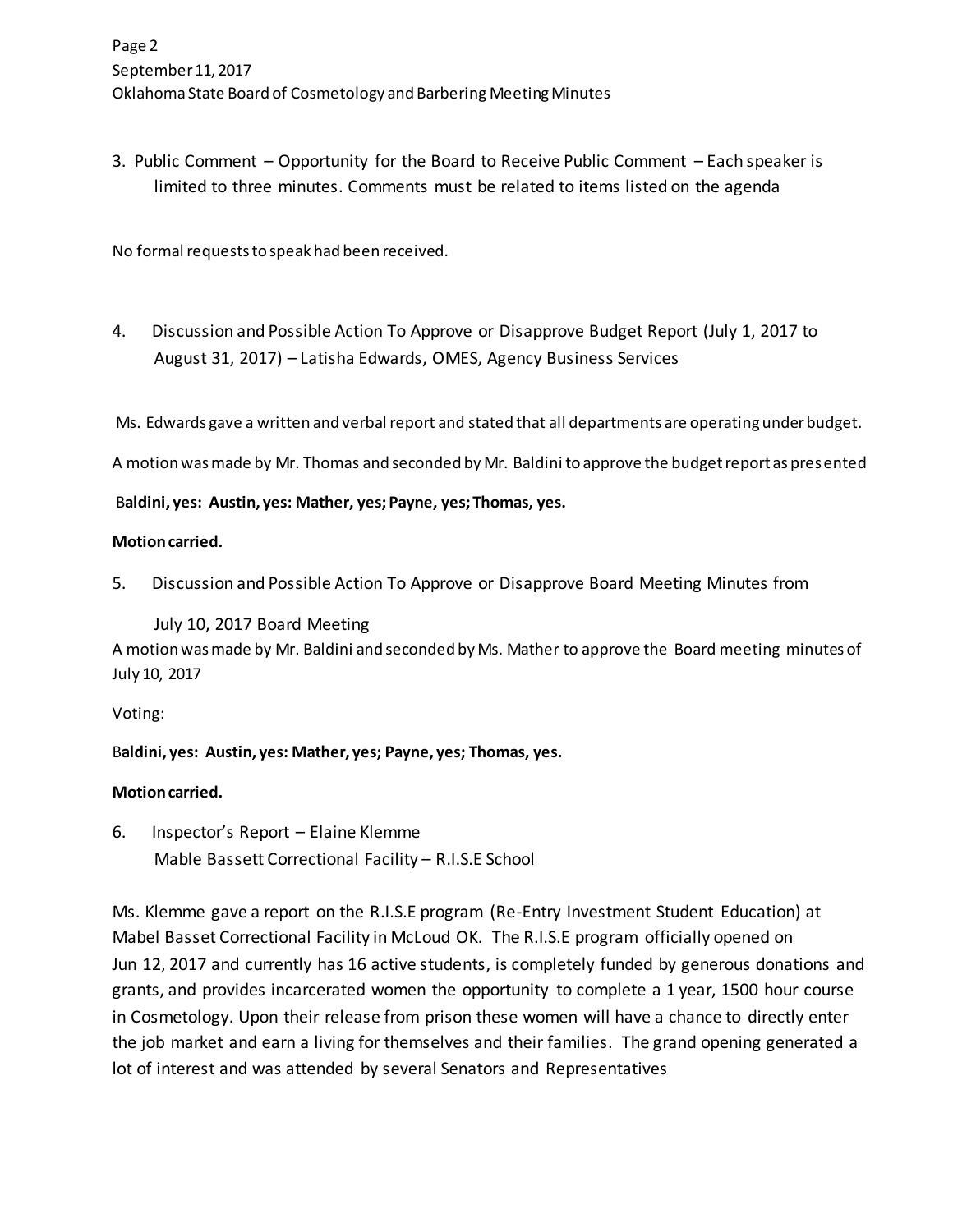Page 3 September 11, 2017

# 7. ABMT Board Meeting Report – Laura Grisso, Chair

Ms. Grisso gave an update on timeline for future legislation, committee meetings scheduled in September to review recommendations for the MTSB October 19 to present to the OSBCB Board for approval on November 13. She said she would be attending the FSMTB conference in Tampa, Fl at the end of this month.

## 8. Director's Report – Sherry G. Lewelling

Ms. Lewelling announced for those who didn't already know that Jennifer McRee has retired and introduced new Principal Assistant, Mr. John Funderburk. John has worked for the State of Oklahoma since 2007 and holds a Master's of Science in Management degree and SHRM-CP Society of Human Resource Management Certified Professional.

Ms. Lewelling attended the NIC Conference in West Virginia August 2-6, 2017, the Executive Directors continued work on creating a National Standard and presented to the NIC Board and also elected new officers in the Executive Directors meeting. Ms. Lewelling stated she will be attending the National Barber Conference from September 16-19 and would return early for some MTAB Committee meetings to get started on this year's legislative session. She went on to say that the limited window for Massage Therapists to get grandfathered in has created a hardship for a lot of people. She has visited with numerous Senators and Representatives and the Governor's office to try to extend the grandfather date. Ms. Lewelling stated she would like to do a mass media campaign to get the word out when the grandfather period is extended.

# 9. NIC Conference report – La Faye Austin

This item was moved to further down on the agenda to accommodate Mr. Thomas who had to leave early.

# 10. Board Committee appointments and responsibilities – Ken Young, Chairman

The following committees were created:

Legislative: LaFaye Austin, chair, Christy Mather Budget Committee: Max Thomas, Chair Performance Committee: Gretchen Payne, Chair Rules Committee: Anthony Baldini, Chair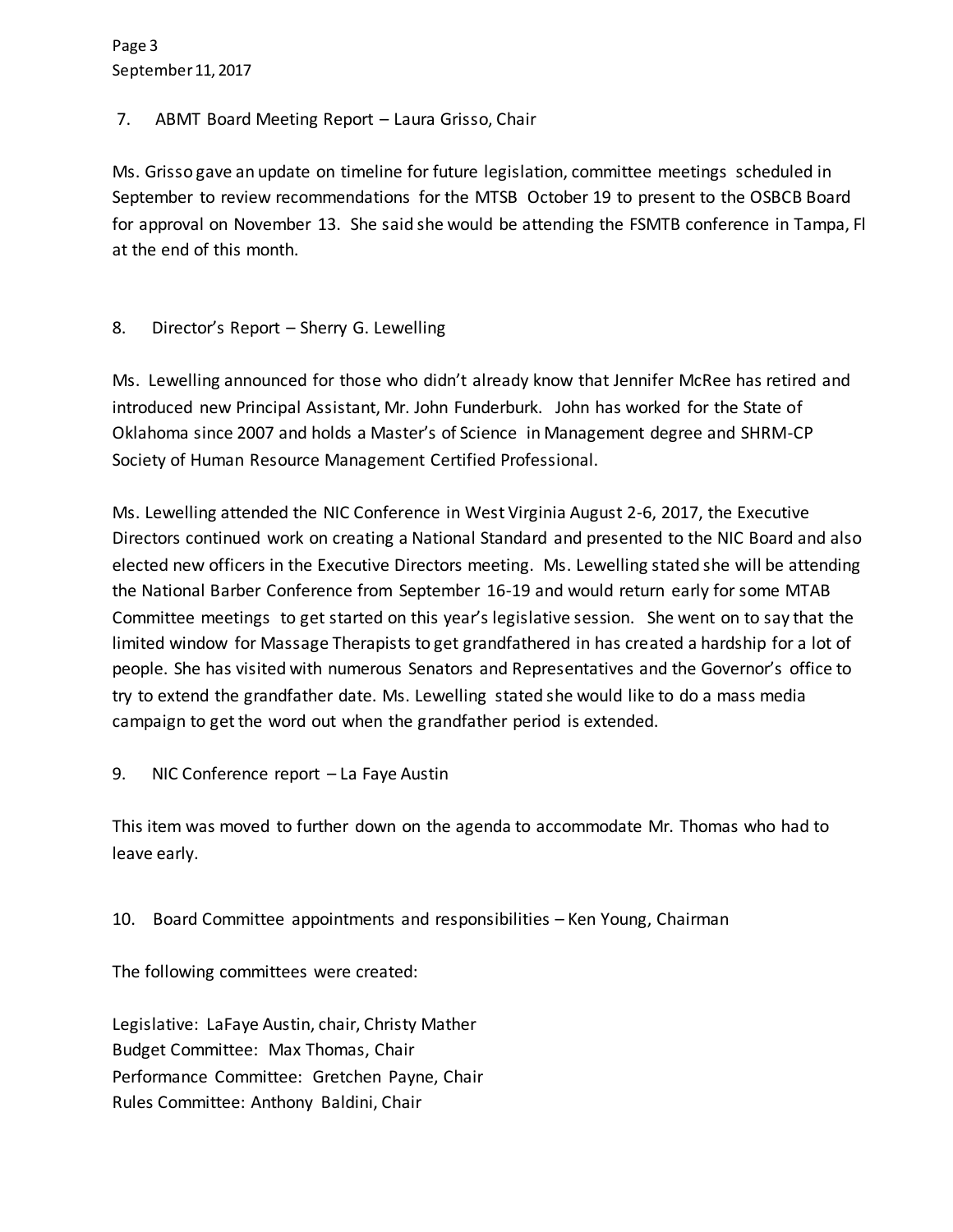11. Discussion and Possible Action to Approve or Disapprove establishment of joint Committees with ABMT and OSBCB Board Members

This item was tabled to be addressed at a later date.

12. Discussion and Possible Action To Approve or Disapprove to allow for 'Specialty' schools (manicure/facial)

This item was tabled to be addressed at a later date.

- 13. Discussion and Possible Action to create Hair Cutting License This item was tabled to be addressed at a later date.
- 14. Discussion and Possible Action to adopt emergency rules to comply with 59 O.S. sec. 199.7 Of the Oklahoma Cosmetology and Barbering Act. a. Title 175 State Board of Cosmetology and Barbering Chapter 10. Licensure of Cosmetologists, Barbers, Schools and Related Establishments Subchapter 3. Licensure of Schools

175:10-3-16;

A motion was made by Mr. Thomas and seconded by Ms. Austin to find emergency exists to comply with 59 O.S. sec. 199.7 of the Oklahoma Cosmetology and Barbering Act and adopt rules as proposed.

Voting:

B**aldini, yes: Austin, yes: Mather, yes; Payne, yes; Thomas, yes.** 

# **Motion carried.**

A motion was made by Ms. Payne and seconded by Ms. Austin to find emergency exists to comply with 59 O.S. sec. 199.7 of the Oklahoma Cosmetology and Barbering Act and adopt rules as proposed.

# **For the sake of time, the remainder of proposed rules were adopted en tota**

175:10-3-34; 175:10-3-37; 175:10-3-38; 175:10-3-39; 175:10-3-41 175:10-3-42; 175:10-3-43; 175:10-3-44, 175:10-3-45 ; 175:10-3-46, 175:10-3-55

Voting:

B**aldini, yes: Austin, yes: Mather, yes; Payne, yes; Thomas, yes.** 

**Motion carried.**